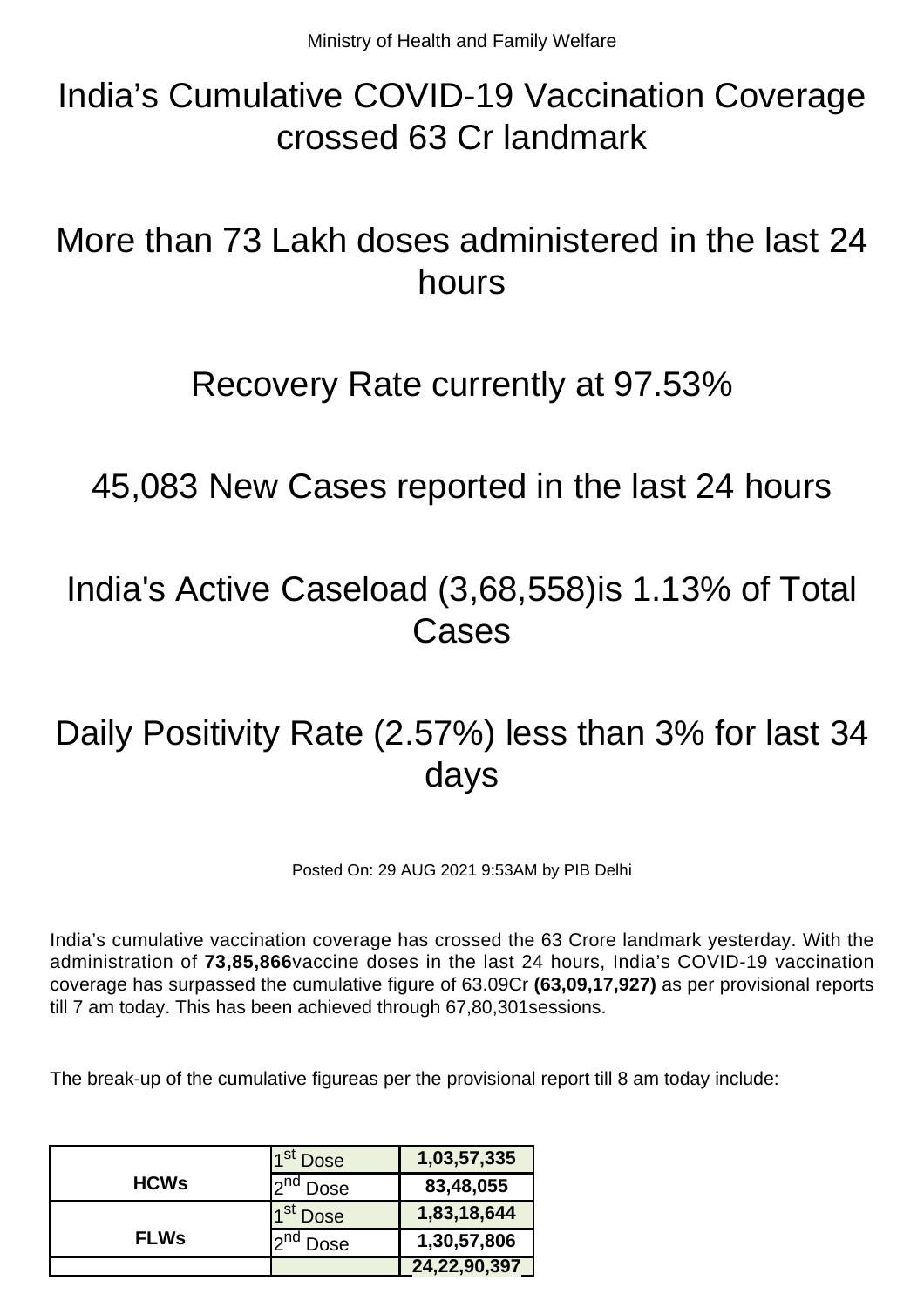| Age Group 18-44 years | 4 St<br><b>Dose</b>            |                |
|-----------------------|--------------------------------|----------------|
|                       | Dose                           | 2,60,65,825    |
|                       | 4 <sup>St</sup><br><b>Dose</b> | 12,89,66,672   |
| Age Group 45-59 years | $I2$ nd<br>Dose                | 5, 31, 54, 542 |
|                       | <b>Dose</b>                    | 8,60,95,654    |
| Over 60 years         | Dose                           | 4,42,62,997    |
| Total                 |                                | 63,09,17,927   |

The Union Government is committed to accelerating the pace and expanding the scope of COVID-19 vaccination throughout the country.

The recovery of**35,840**patients in the last 24 hours has increased the cumulative tally of recovered patients (since the beginning of the pandemic) to **3,18,88,642.**

Consequently, India's recovery rate stands at **97.53%**.



Sustained and collaborative efforts by the Centre and the States/UTs continue the trend of less than 50,000 Daily New Cases that is being reported for 63 consecutive days now.

45,083new cases were reported in the last 24 hours.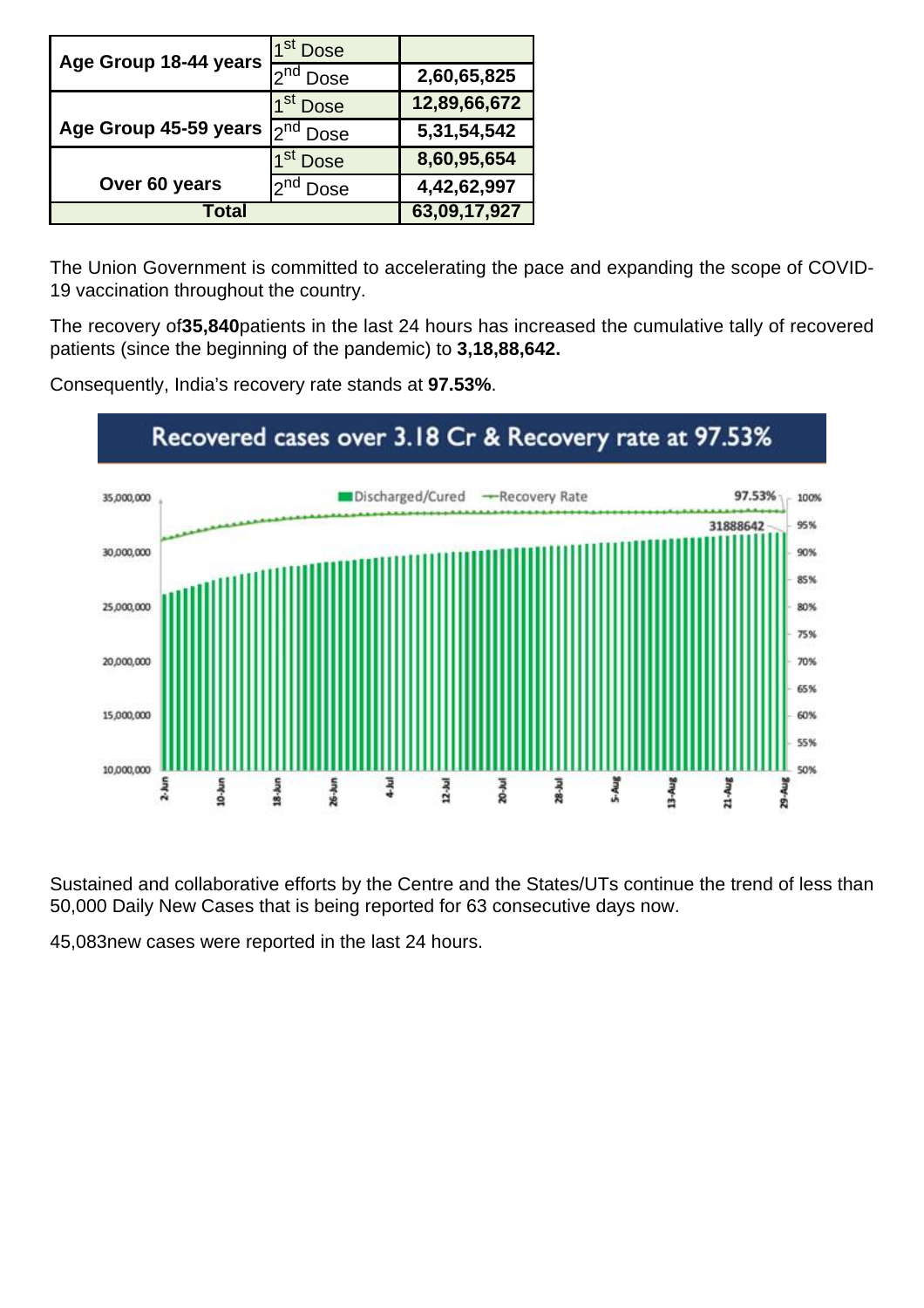#### 45k New Cases reported in last 24 hrs



The Active Caseload is presently**3,68,558.** Active cases presently constitute **1.13%** of the country's total Positive Cases.



The testing capacity across the country continues to be expanded. The last 24 hours saw a total of 17,55,327tests being conducted. India has so far conducted over **51.86 Cr (51,86,42,929**) cumulative tests.

While testing capacity has been enhanced across the country, **Weekly Positivity Rate at 2.28% remains less than 3% for the last 65 days now.** The **Daily Positivity rate stands at 2.57%.** The daily Positivity rate has remained below 3% for the last 34 days and below 5% for 83 consecutive days now.